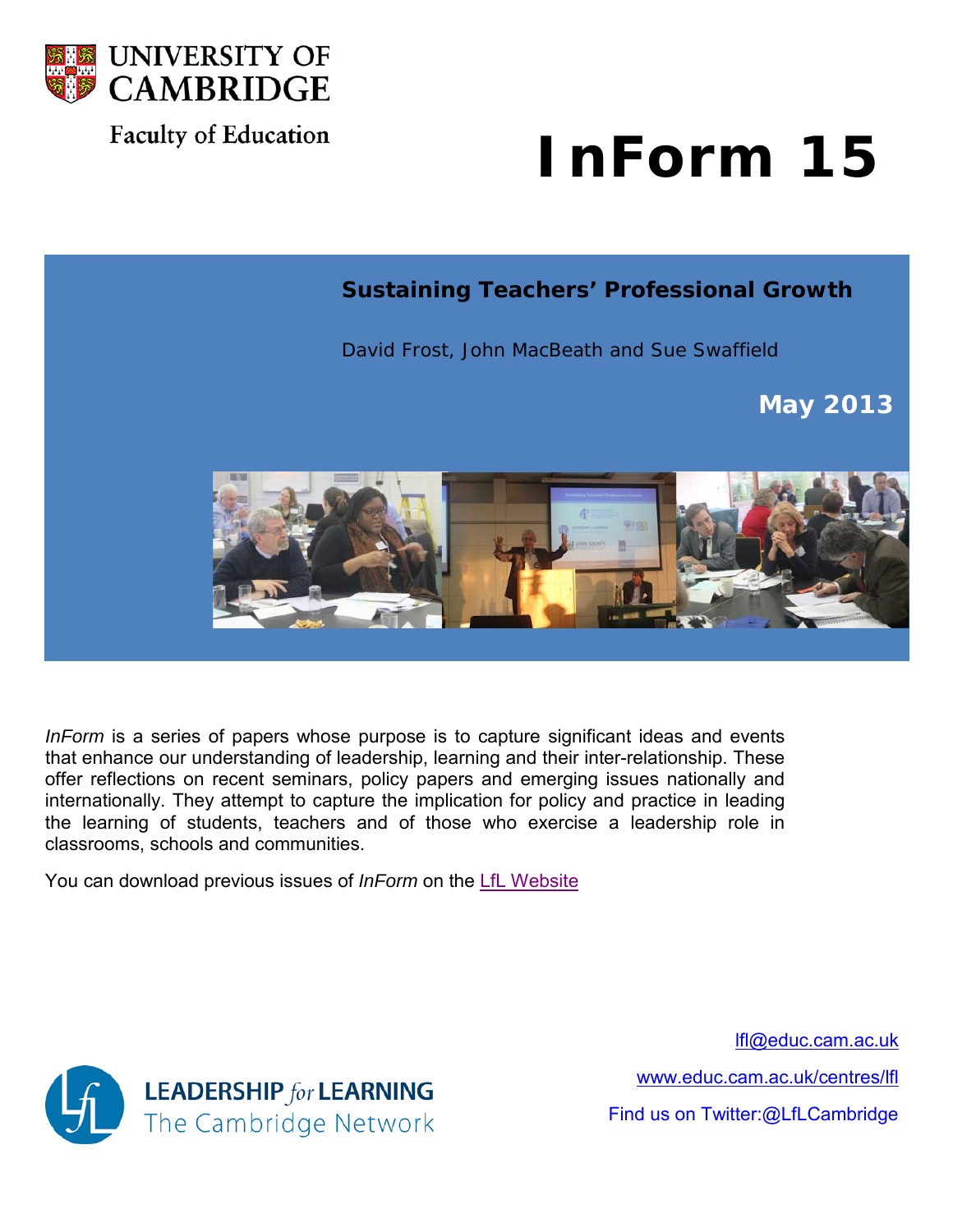

*The strength of this seminar lies in its bringing together teachers/practitioners, researchers and policymakers.*

(Participant Feedback)

In February 2013, a group of academics, educational practitioners and policy shapers assembled in Cambridge for a two-day seminar. This was the second in a series of seminars arranged to anticipate the international summit meetings initiated by the US Federal Department of Education in 2011. [The third international summit](http://www.teachersummit2013.org/) on the teaching profession, hosted by The Netherlands Ministry of Education, was to be held in March 2013 in Amsterdam. The focus of our seminar was 'Sustaining Teachers' Professional Growth', which the planning group had identified as being of crucial importance in the struggle to achieve high quality educational provision globally. Members of the planning group were drawn from the Leadership for Learning (LfL) group and their partner organisations, Open Society Foundation (OSF), Education International (EI), and the Organisation for Economic Co-operation and Development (OECD). The timing of the seminars is not accidental, organised as they are immediately prior to the Annual Summits on the Teaching Profession. The seminars are intended to strengthen the discourse on the future of teaching and teachers on which the Summits focus at a government and teacher organisation level. For this reason, the seminar-planning group for the 2013 event also included representatives from the Dutch Ministry of Education, hosts of the 2013 Summit.

Following the first seminar in February 2012, the planning group discussed what had emerged as the most important question for the future of the teaching profession worldwide. We agreed that efforts on the part of governments to build schools and recruit new entrants to the profession may all be wasted if a large proportion of those teachers either leave teaching or become cynical and ineffective within the first few years of their careers. Successful education systems need teachers who not only retain their sense of moral purpose, but are also able to grow and become increasingly expert with experience.

# **Framing the seminar**

The seminar was framed by opening remarks from a series of people representing the host partners. Fundamental questions posed included the extent to which a group from 20 or so countries could discover any universal truths about teaching and about conditions that sustain teachers' professional growth. It was suggested that our seminar could contribute to the formation of a coherent policy environment focused on equity. The future of democratic civil society, it was argued, would depend on the value we place on young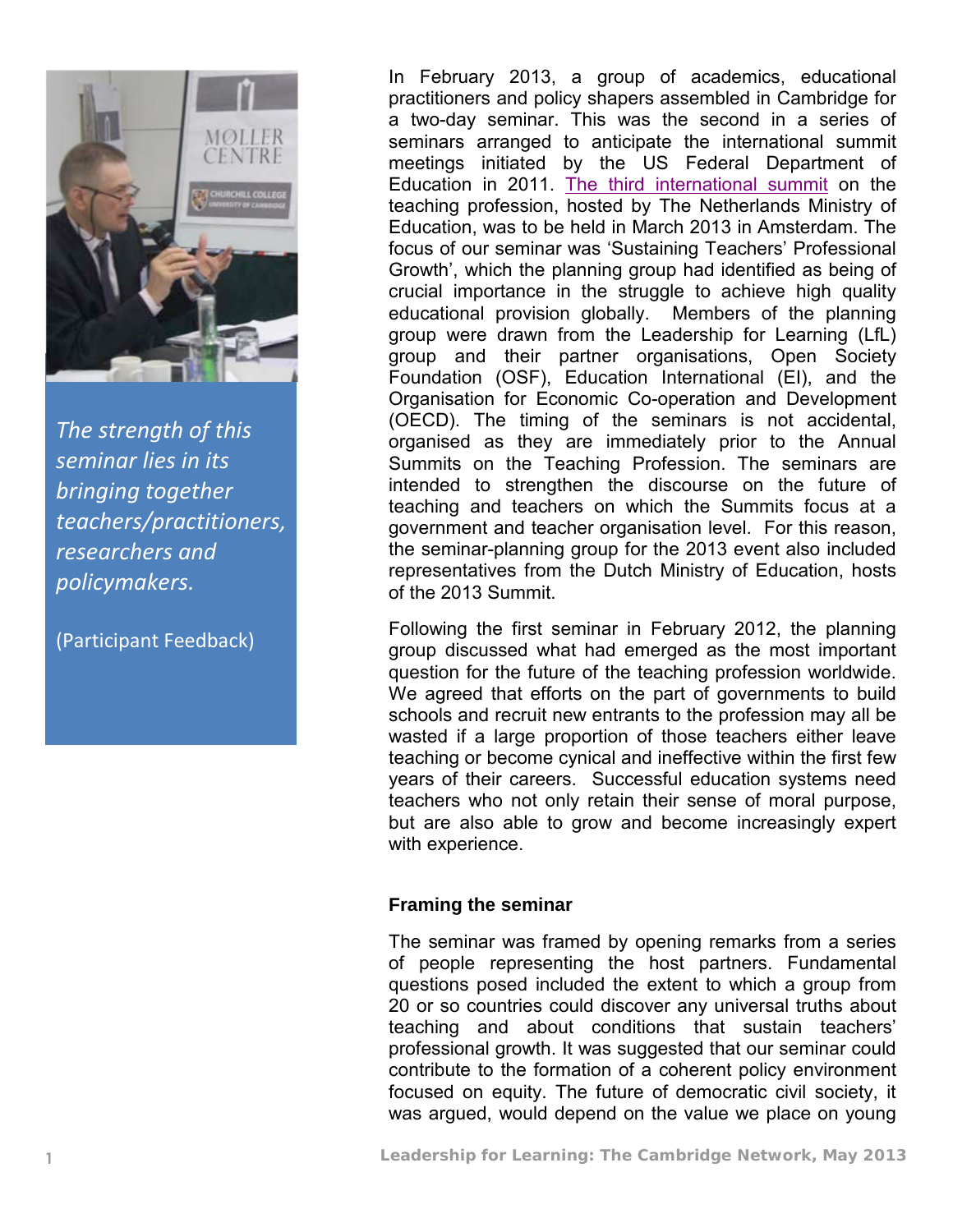

*The value of the seminar is very high. It gave us the chance to develop a shared reflection on teacher professionalism from various points of view, involving actors acting in different areas of education systems.*

(Participant Feedback)

people as active participants in shaping their school experience. In this respect, the contrast between the conditions in OECD countries and others, such as those in sub-Saharan Africa, is significant. The theme of equity was further amplified with reference to the centrality of moral purpose and reciprocal accountability. The increasing focus on teacher policies was seen as in tension with the heightened intensity of the accountability and control regime. This led to the question: 'to what extent will growth in teacher professionalism shape the nature of accountability?'. We were urged to remember that measures of accountability suitable for assessing the performance of education systems should not be applied to the evaluation of teachers' performance on the grounds that professional growth demands methods of assessment that are both formative and diagnostic. The role of teachers' unions in defending teachers' democratic rights and supporting their professional growth was also highlighted.

#### **The substance of the seminar**

The main part of the seminar consisted of a series of presentations, discussions in plenary session, and small group discussion. In all there were around twenty speakers and facilitators from around the world including the USA, Australia, Ghana, and Serbia among others. Important organisations involved included the US Department of Education, the Education International Research Institute and the OECD's Centre for Educational Research and Innovation (CERI). The presentations and a number of papers tabled at the conference can be examined on the [LfL](http://www.educ.cam.ac.uk/centres/lfl/researchanddevelopment/policy/cambridgeseminars/index.html)  [website](http://www.educ.cam.ac.uk/centres/lfl/researchanddevelopment/policy/cambridgeseminars/index.html) but for the purposes of this issue of *InForm,* it seemed most helpful to try and capture the essence of the discussion that took place in response to the main speakers.

The statement 'e*nvironments that sustain teachers' professional growth are characterised by…'* was the framing device for our discussions. This was reproduced on sheets placed on the discussion tables and, in each group, a member of the planning team took responsibility for recording points, which helped to complete the sentence. These notes, together with records of the presentations, enabled us to produce a list of what were seen as the characteristics of environments that sustain teachers' professional growth.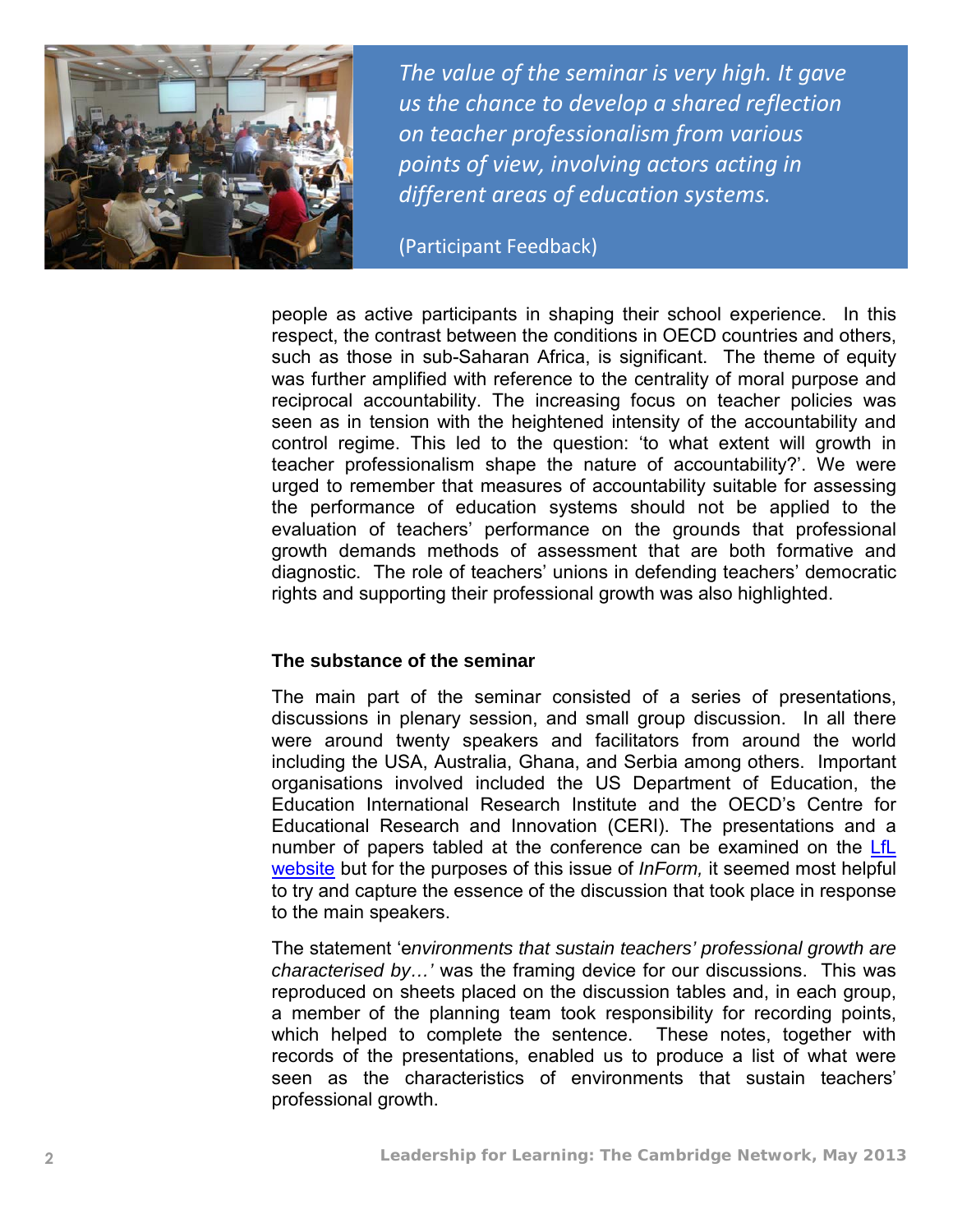These characteristics were organised under ten thematic headings.

- 1. Professional autonomy
- 2. Dialogue and reflection
- 3. Shared leadership
- 4. Values of inclusivity and community
- 5. Flexible and diverse approaches to support for professional learning
- 6. Norms of self-evaluation and enquiry
- 7. Leadership for capacity-building
- 8. Collaboration
- 9. Structures and tools that support career development
- 10. Knowledge-building

What follows is a discussion of each of the ten themes illuminated by our own post-seminar reflections.

#### **1. Professional autonomy**

It was readily agreed that it is important that policies and systems need to allow teachers a greater degree of control over the nature and regulation of their professional practice. Without such control, teachers are unlikely to be able to develop positive self-efficacy beliefs and without those, the quality of their work will be diminished. Interestingly, what seemed to go hand-in-hand with this principle was the proposal that school principals or headteachers need to have more room for manoeuvre. Many of the seminar participants talked about systems in which school principals do not have sufficient freedom to act strategically to build cultures in which teacher's professionalism might thrive. The high levels of political interference experienced in many parts of the world make school principalship unstable and subject to particular pressures.

Professional autonomy demands that schools are able to respond to the cultural contexts and economic realities in which they operate rather than being enslaved by tight regimes of accountability based on narrow measures of effectiveness. In our seminar it was argued that the process of professional development should not be distorted by such accountability measures and that a variety of tools and techniques should be used to evaluate teachers' performance. Classroom observation, for example, should not simply be a tool for performance management, but should rather be a learning activity involving all teachers. It follows from this that teachers should have a high degree of control

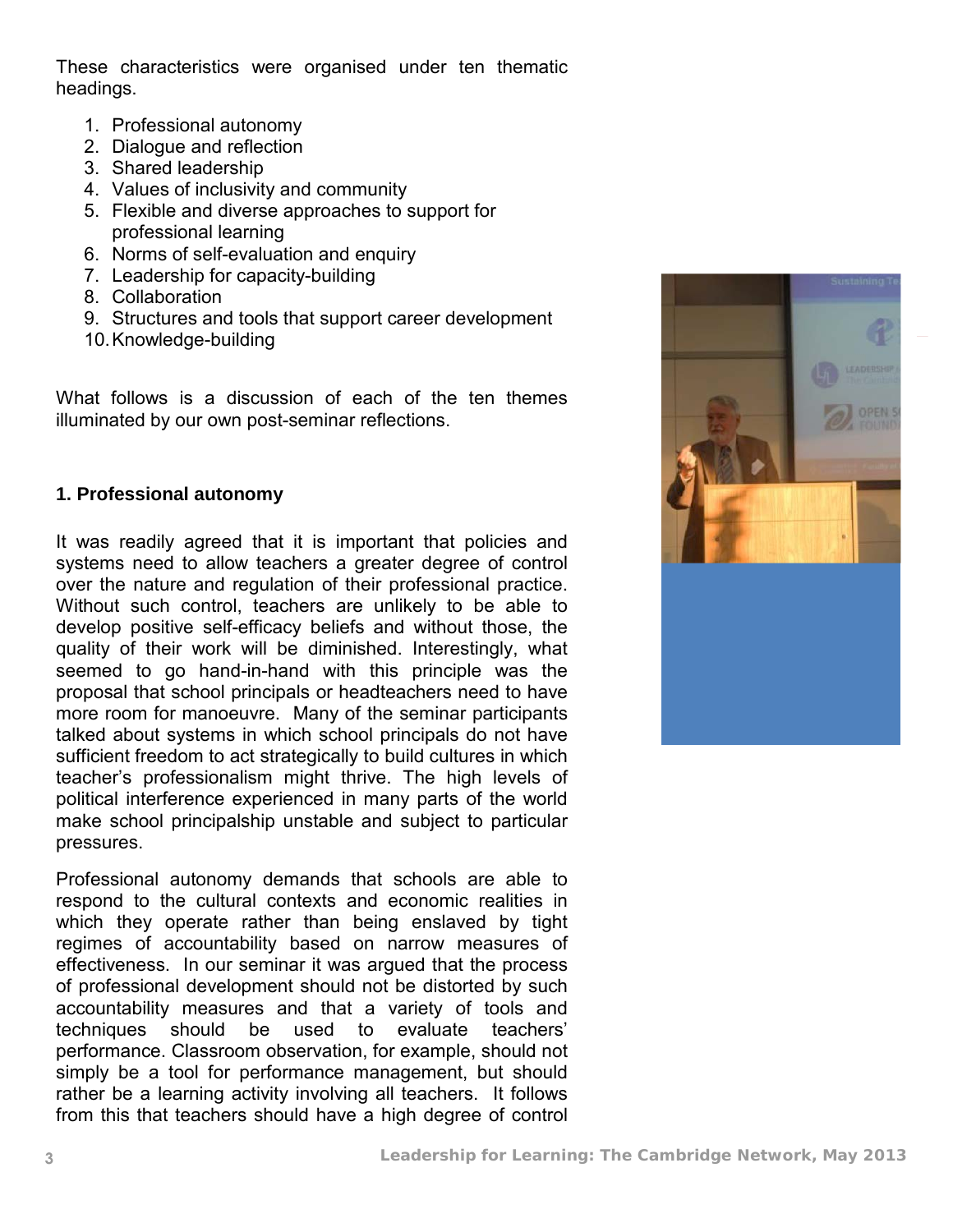as to the direction of their professional development. This does not simply mean that teachers should be able to choose from a menu of approved training courses, but rather be about teachers leading their own learning and that of their colleagues.

It was also argued that entrance to the profession should be carefully controlled according to agreed professional standards, although there were differing views about the extent to which such standards should become a tool for managing performance, or for stratifying and incentivising the workforce.

#### **2. Dialogue and reflection**

The proposition that teachers lead their own learning and that of their colleagues is a challenging one in a prescriptive policy climate in which professional development and leadership are assumed to lie at the apex of the hierarchy. For teachers to lead their own learning requires strategies that strengthen teachers' and headteachers' critical perspectives, ensuring opportunities for on-going dialogue. For teachers to engage in reflection and discussion about professional standards and expectations requires a firm commitment to making it a priority in the day-today of school life. Reflection on 'the way we do things round here' has to be underpinned by a shared willingness to question taken-for-granted assumptions about practice, and about the constraints and pressures that often deter teachers from following their best professional instincts.

At the heart of the dialogue is a focus on learning, on the relationship between the *what* and the *how* of children's learning and the *what and how* of teachers' learning. This, in turn, implies an extension and broadening of the dialogue to embrace parents and community members, as well as researchers and other professionals in a range of local and national policy forums. The meaning of 'dialogue', as opposed to discussion or debate, contains two reciprocal elements – listening and talking – listening with intent to understand and talking with intent to enter the other person's frame of reference. It is what good teachers do every day in their classrooms. The challenge is to extend that same principle and frame of reference to other contexts and other partnerships.

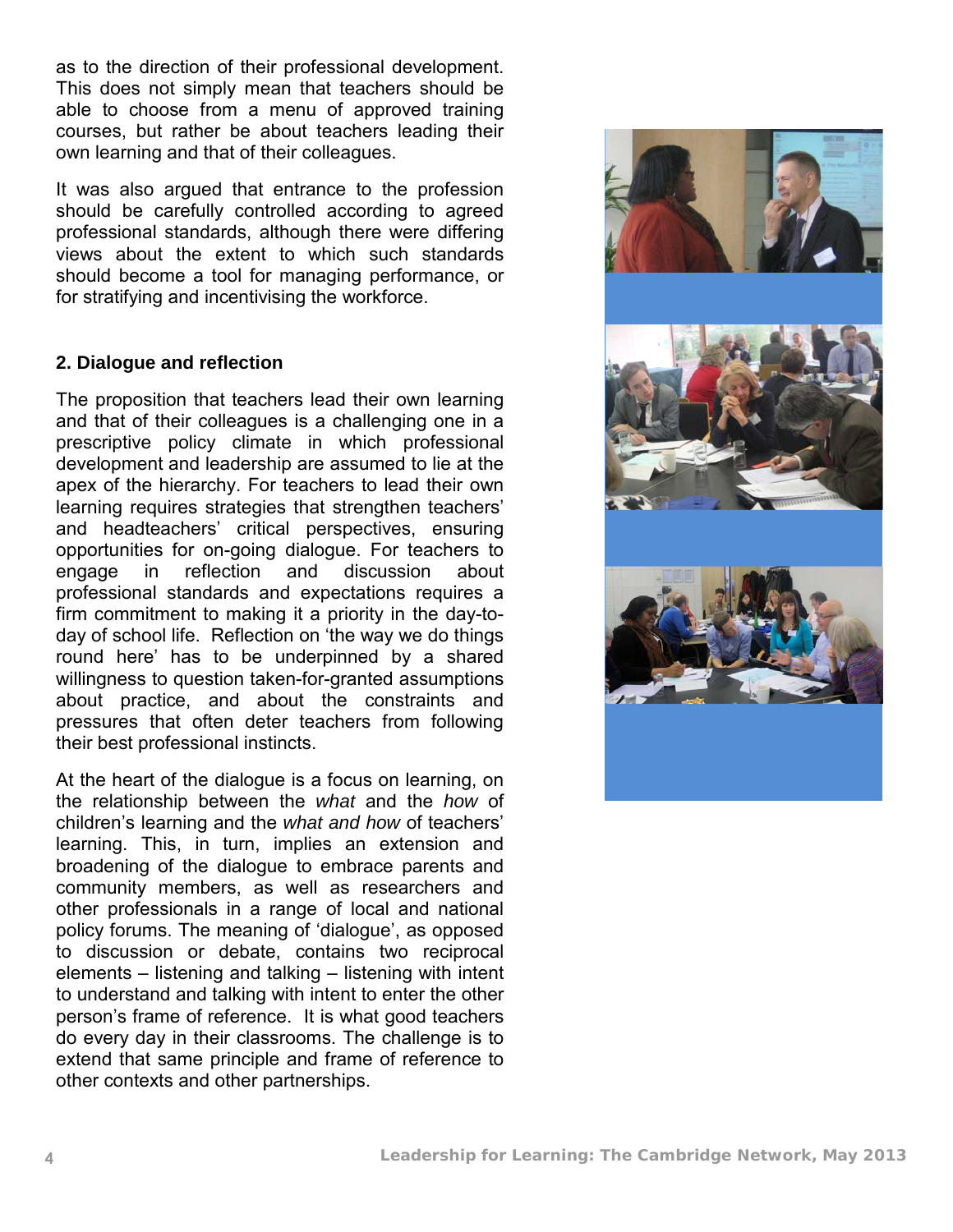#### **3. Shared leadership**

Leadership is typically associated with individuals in formal positions within the hierarchy, in which 'sharing' is seen as in the gift of those powerful individuals. When 'leadership' is viewed through a different lens, it recognises that the capacity to lead is not only inherent in the human condition, but also highly influenced by the social contexts in which it occurs. Nor is it the province of adults only, but exercised by children long before they enter formal schooling, at which juncture their spontaneity and personal authority is too often curbed by the demands of institutional life.

The term 'agency' emerged as a thread running through the seminar, used to refer to the willingness to take the initiative to support or direct others, or to work in concert with others, to share the task. Like children, teachers may gradually lose a sense of agency when they are overwhelmed by institutional demands, by impatient targets or categorical mandates. Conversely, when there is openness, a willingness to learn and creative space within schools, there is latitude for teacher leadership to grow and flourish, exceeding expectation, leading staff, students and parents alike to new insights, new ways of seeing, and new understandings of the hidden power of shared leadership. So 'standards' come to be reframed and acquire new meaning.

# **4. Values of inclusivity and community**

Whose voice is heard most often and most persistently in the 'acoustic' of the school? In many institutions, the expression of 'voice' is directly related to one's position of power within the organisation. Voice may carry with it respect for authority, on the one hand, or on the other, respect for the individual or for the nature of what that voice expresses. When the latter occurs, it is owed to a culture in which everyone is valued irrespective of status. This is not to imply that every viewpoint is of equal value, but it does imply a willingness to listen, to discriminate and to disagree in a climate where disagreement is seen as healthy and integral to professional and organisational learning.

The issue is particularly acute for new entrants to the profession, treading warily, often unsure of the right or mandate to express their views. Yet, it is the newcomer to school that comes unfettered with familiarity and can see the conventions and rituals of school routine with fresh eyes. Good schools recognise the insights and agency that new members of staff bring with them. Good schools and self -confident staff listen to them, as well as supporting them (emotionally and intellectually) in becoming

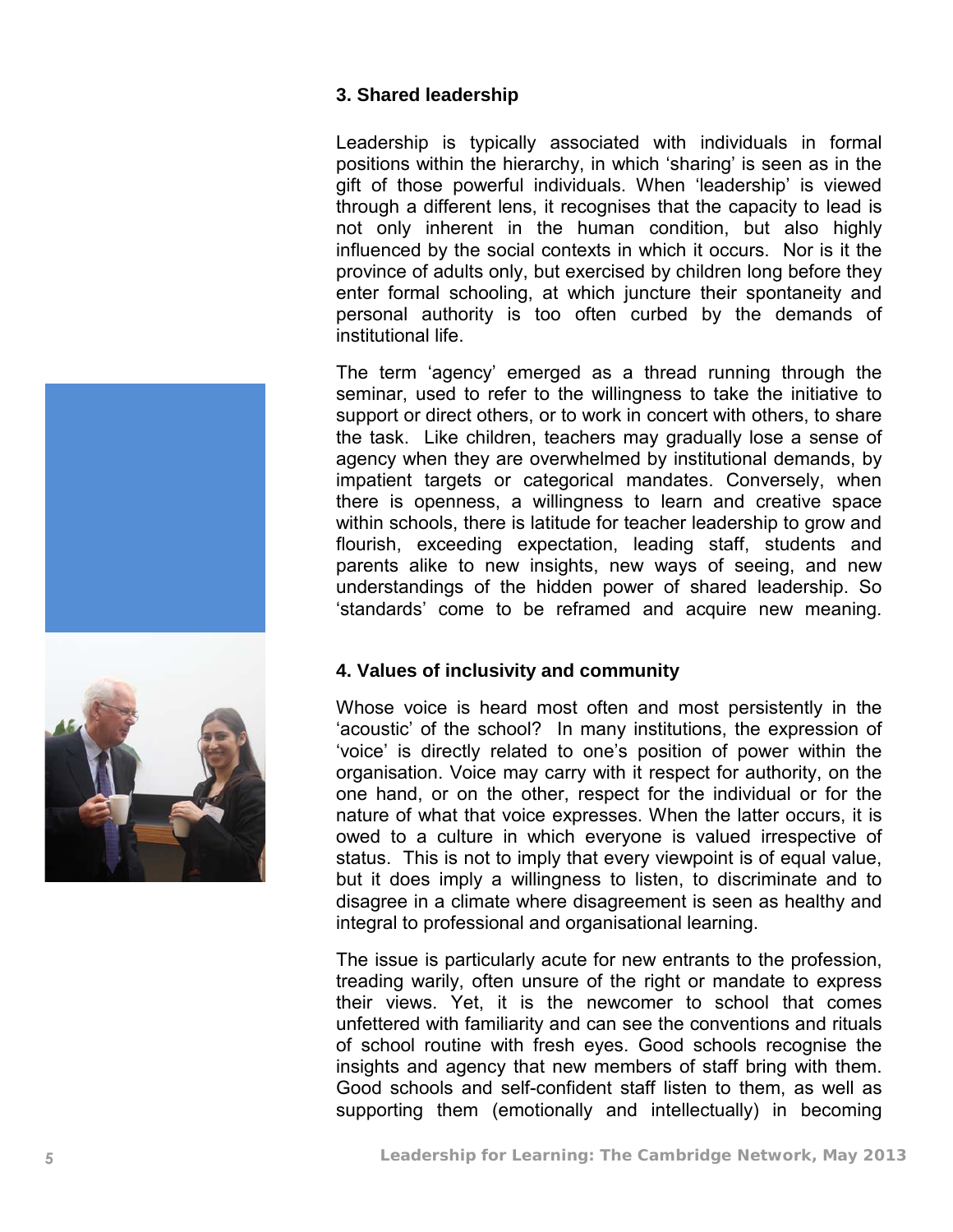valued members of the community and vital team players.

The commitment to equity proposed at the start of the seminar was linked, in the subsequent discussions, to the idea of a global professional community and raised the question of 'the global race' to succeed in the face of international competition, versus the need for collaboration which addresses the acute lack of educational provision for so many children across the world.

#### **5. Flexible and diverse approaches to support for professional learning**

Professional learning assumes a diversity of forms underpinned by differing assumptions as to the nature of teachers' learning. New teachers bring with them a powerful legacy as students, their models very often a product of the teachers they liked or respected in their own school days. They bring with them preferences and prejudices about subjects, about the relative values of subjects and about what constitute 'difficult' areas of study. Much of professional learning has been described as 'unlearning', coming to one's practice with fresh insight, with less of an emphasis on what is to be taught than on what Alfred North Whitehead called 'the rhythms of learning', the diversity of ways in which it occurs and the diversity of students' expectations and motivations.

Professional learning is generally accorded specific days within the school calendar as well as through development opportunities in courses provided externally. These may carry little momentum back into the school or classroom without a climate, which encourages the sharing of practice across the school, in which professional learning is the cultural norm and in which there is tangible, on-going and well-resourced support for teachers' professional development. In the best of schools, it is also seen as a cultural norm that teachers will contribute to the professional learning of their colleagues and, in some circumstances, to teachers in other schools as well as within their respective unions and professional organisations.

It is incumbent on senior leaders to both create a climate conducive to professional discourse and mutual support and also to model what it means to be a learner, to be willing to admit to mistakes and acknowledge the agency of others less experienced and with less institutional authority than themselves.

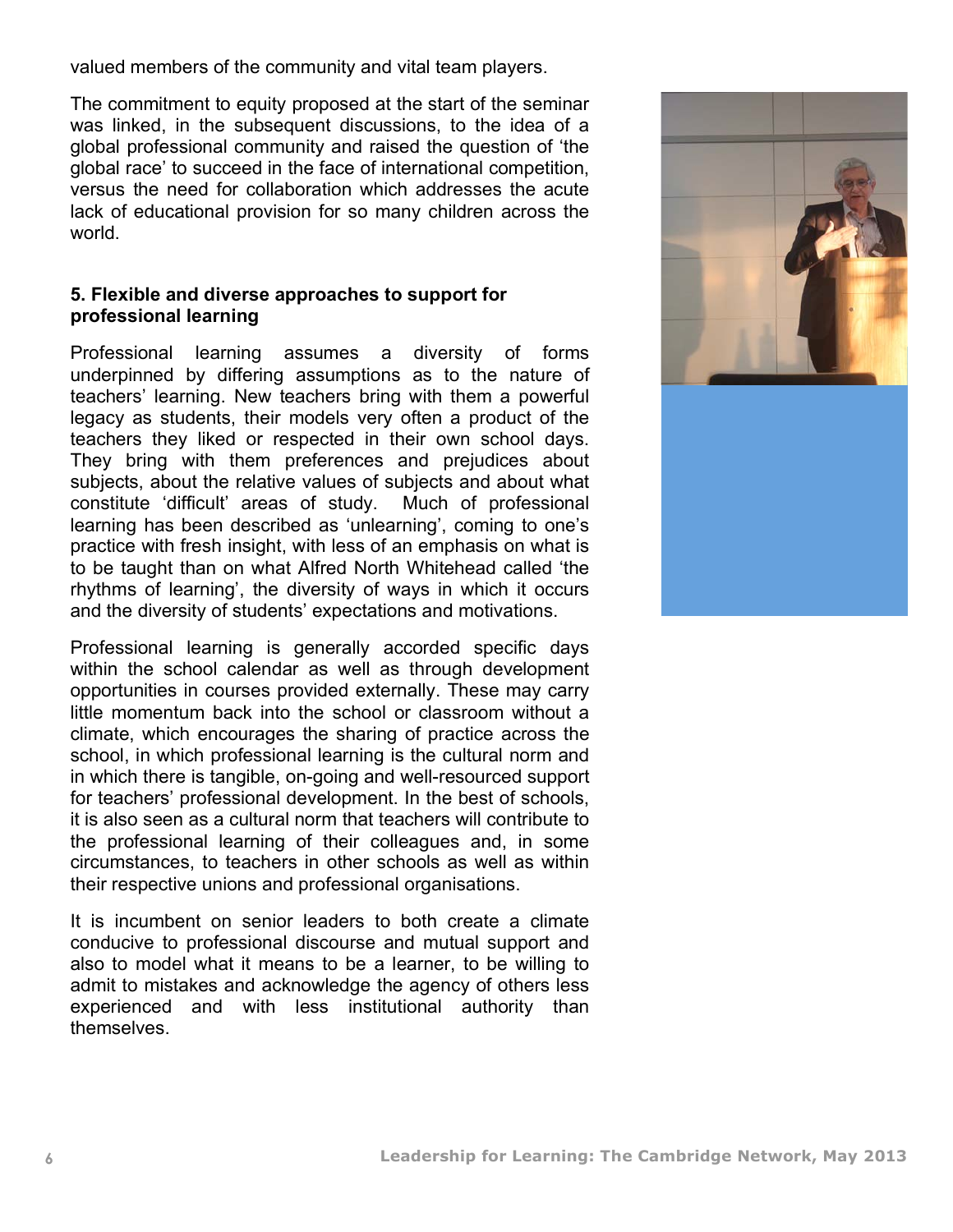# **6. Norms of self -evaluation and inquiry**

When teachers encourage questioning and collaborative inquiry by their students, it carries greater impact if teachers themselves are seen as persistent inquirers, interested in how we come to understand the wider world beyond the school, but also with a focus on how we come to understand and shape the internal worlds of school and classroom. In the seminar, we discussed the practice of a teacher in the Netherlands who uses the first day of the school year not to teach, but to encourage his students to explore the classroom as a site for learning, to open cupboards and drawers, to rearrange the furniture, to create a climate for learning. To begin to question, from day one, the place and nature of learning and teaching sets the stage for self evaluation.

It may be a small step to then encourage students to take a critical and exploratory attitude to their own learning, and perhaps a further and riskier step to evaluate the quality of teaching. However challenging this further step may seem, there has been a growing willingness on the part of teachers to encourage feedback from their students, as they have come to realise its potential, not only to improve their own teaching and classroom management, but to enhance their students' sense of self-efficacy.

Opening one's own classroom to inquiry has the effect of de privatising practice, signalling that it is acceptable and desirable to see your colleagues teaching, encouraging an ethos of collaboration, and creating a 'no -blame culture'. This is at the root of peer-evaluation and school self -evaluation, preparing the fertile ground on which school improvement flourishes.

# **7. Leadership for capacity building**

What is the capacity of the school as an engine of change? As a place of dynamic learning? As a place for personal and professional growth? And what do we understand by the term 'capacity' – a limited volume within a tight container or expansive and expanding opportunity? Capacity may be seen as fulfilling the mandate or as exceeding expectations, one a limiting notion, the other a challenging concept. One is concerned with management, the other with leadership.

Capacity building relies on prescient leadership, not in the embodiment of the singular heroic leader but as 'distributed', distinguished by the nature of practice, rather than by personal 'style' or 'traits'. It is well expressed in the Chinese aphorism 'All

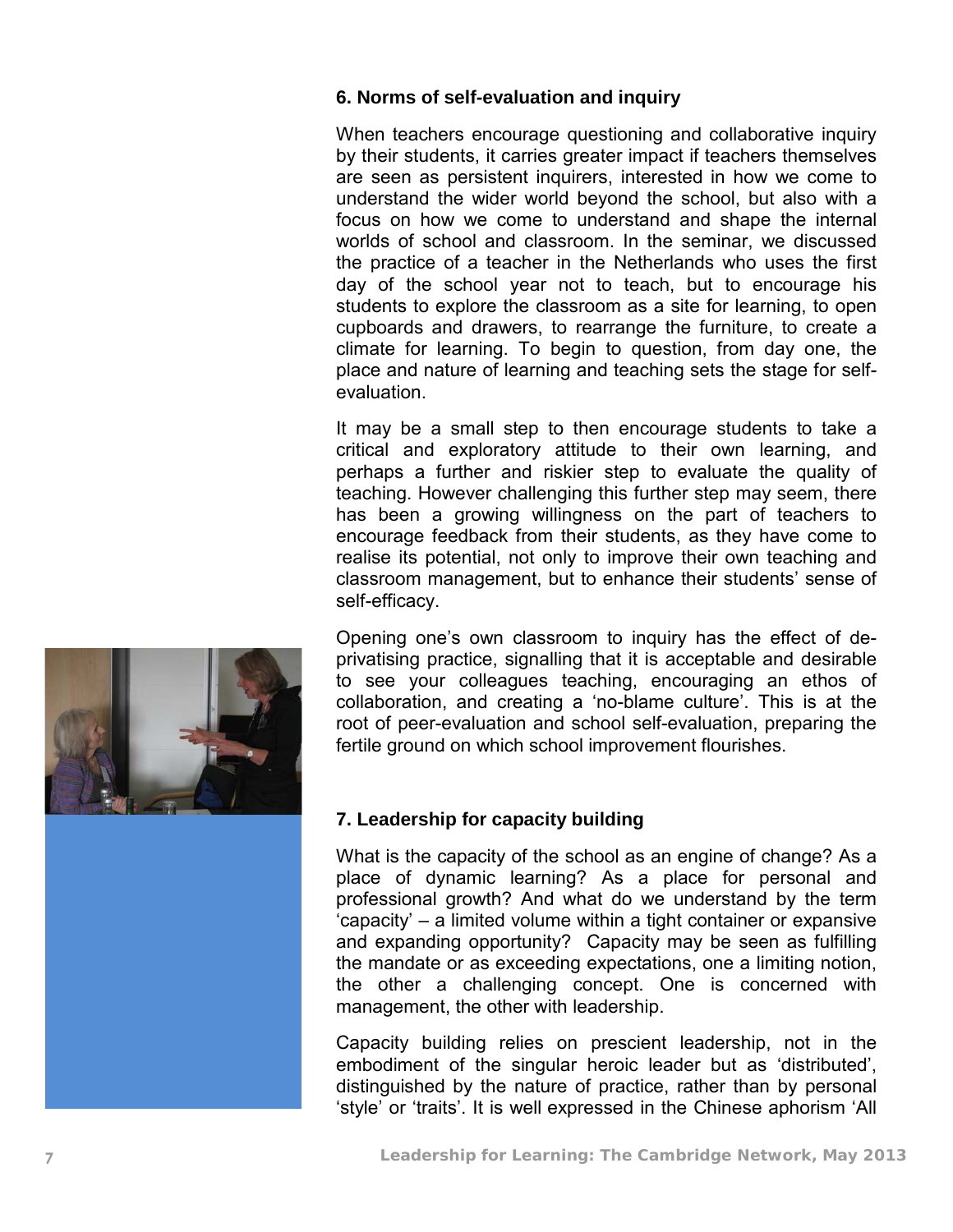of us is better than one of us'. Leadership may be hard to perceive, or locate, when it is a shared activity embedded in everyday action and discourse. In other language, this is what we understand by professional learning communities, an expression of leadership, which sees capacity building as a long-term developmental process with teachers in the foreground of innovation and on-going selfevaluation.

The capacity of a school is tested by how it reacts to changes in policy, in staffing, and how it copes with crises and the unexpected. Where there is capacity, there is flexibility and resilience because confidence and self-belief are endemic and the strength of the culture relies not on the individuals who come and go, but on the values and commitment to learning which pass from one generation to the next.

#### **8. Collaboration**

The value of collaboration in sustaining teachers' professional growth was clearly identified as key. The starting point for this was the idea of collective professionalism, implying that members of the teaching profession have a shared responsibility for the quality of educational provision for all children in their school. This begs the question of where responsibility lies for the education of those who may be excluded from the school system, but, if the focus is on the conditions that nurture teachers' growth, it becomes easy to see how collaboration flows from this collective commitment.

The seminar participants supported the view that collaborative approaches to the development of practice and problem-solving in schools are not only more effective, but are also more likely to build teachers' professionalism, to extend their professional learning and promote a sense of moral purpose. Consequently, it implies that schools need to adopt the organisational structures and grow the professional cultures that foster and support collaboration. A collegial climate is essential, it was argued, because it enables the celebration of collaborative endeavour, which inspires others.

# **9. Structures and tools that support career development**

There were strong arguments for structures which frame teachers' career development. For some, these would be manifest in the form of professional standards, albeit ones that are generated by and accepted by teachers. Such standards could include specifications regarding skills, quality of practice and knowledge. Along with the call for professional standards, were proposals for structures that offer multiple paths to career progression. These include certification, which reflects different levels of experience, expertise and responsibility. Salary structures would be commensurate with providing incentives built-in to the system along with systems of performance evaluation.

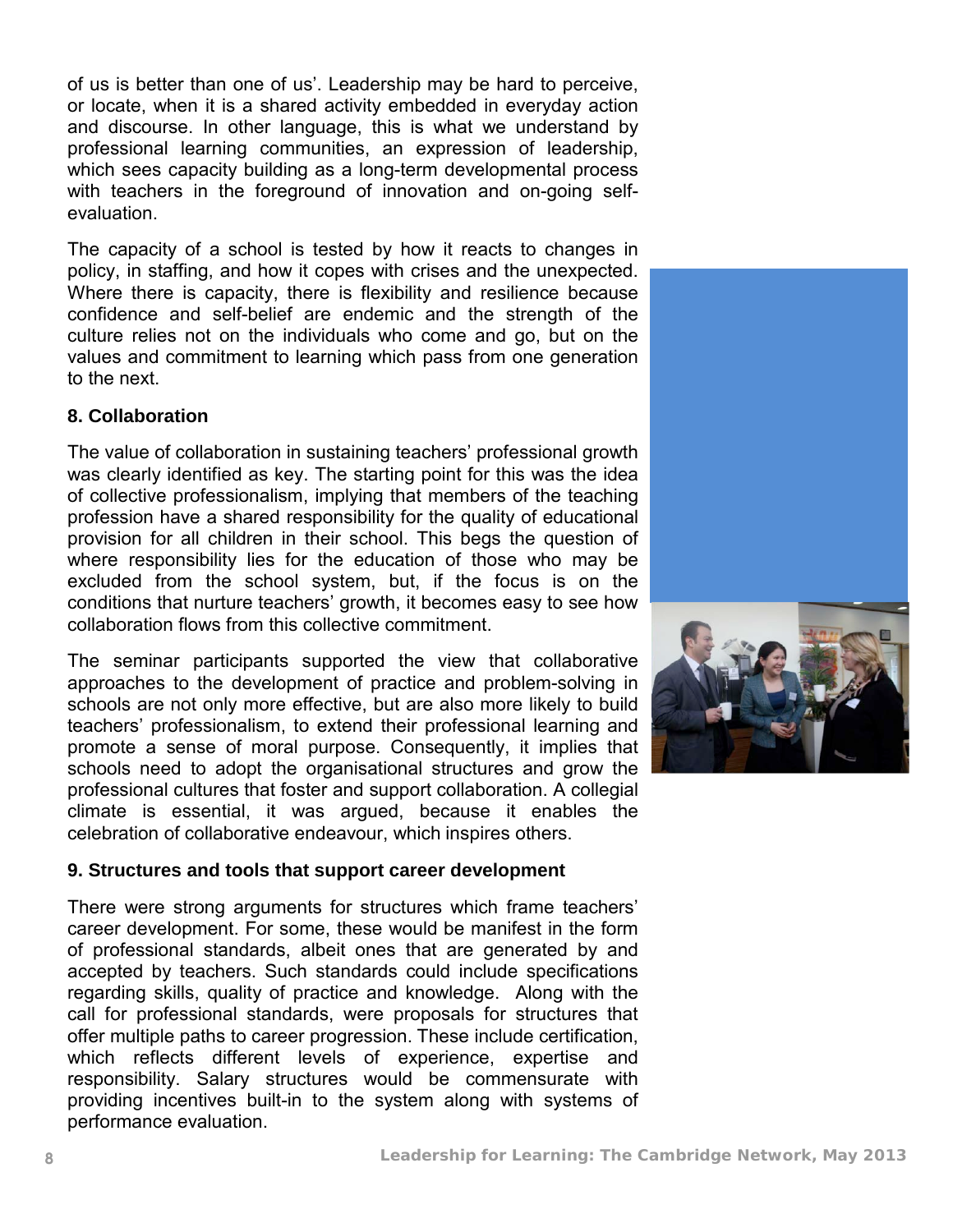acceptance could be achieved through union representation. Unsurprisingly, the argument for this kind of systems approach tended to be advanced by representatives from the developed countries such as Australia, the USA and the Netherlands where it is assumed that substantial funding has to be found to invest in

enhan ced professionalism. However, participants whose attention was focused on the developing world tended to be more interested in strategies which enhance professional commitment based on teacher -led, self -help approaches. It is clearly difficult to advocate a common approach where economic and political circumstances vary so markedly, but there are a few simple principles underpinning different strategies. For example, it was agreed that it is important teachers know what they can expect from each other. Professional growth is nurtured by mutuality and reciprocal accountability however this might be enacted.

need to be seen to be valid by both teachers and principals. There were, however, differences of view as to whether such

#### **10. Knowledge -building**

The idea of specifying the professional knowledge that teachers should possess came up under the previous heading. It was suggested that knowledge is inextricably bound up with values, beliefs and skills. The importance of access to sources of formalised and research -based professional knowledge was highlighted, pointing to the potential role that universities can play, not just as gatekeepers at the stage of initial teacher training, but as partners in various enterprises designed to support teacher and school development. The discussion here took us beyond the idea of university -based courses towards processes in which teachers are expected and encouraged to engage in scholarship and professionally located theory building, perhaps in the form of principles for practice.

It was also argued that, perhaps, even more important is to give consideration of the processes through which teachers build knowledge. Specifications of professional knowledge as part of the standards approach was in tension with the argument that such knowledge is necessarily provisional and grounded in evidence and experience of practice. This harmonises well with the proposal that teachers grow best when they are able to build knowledge through networking within and beyond their own schools, using social media as well as face -to -face encounters. This echoed the discussion about collaboration described above and was extended to include the idea of partnersh ips in which universities play a significant role, bringing the values of scholarship and critical inquiry to the professional context.